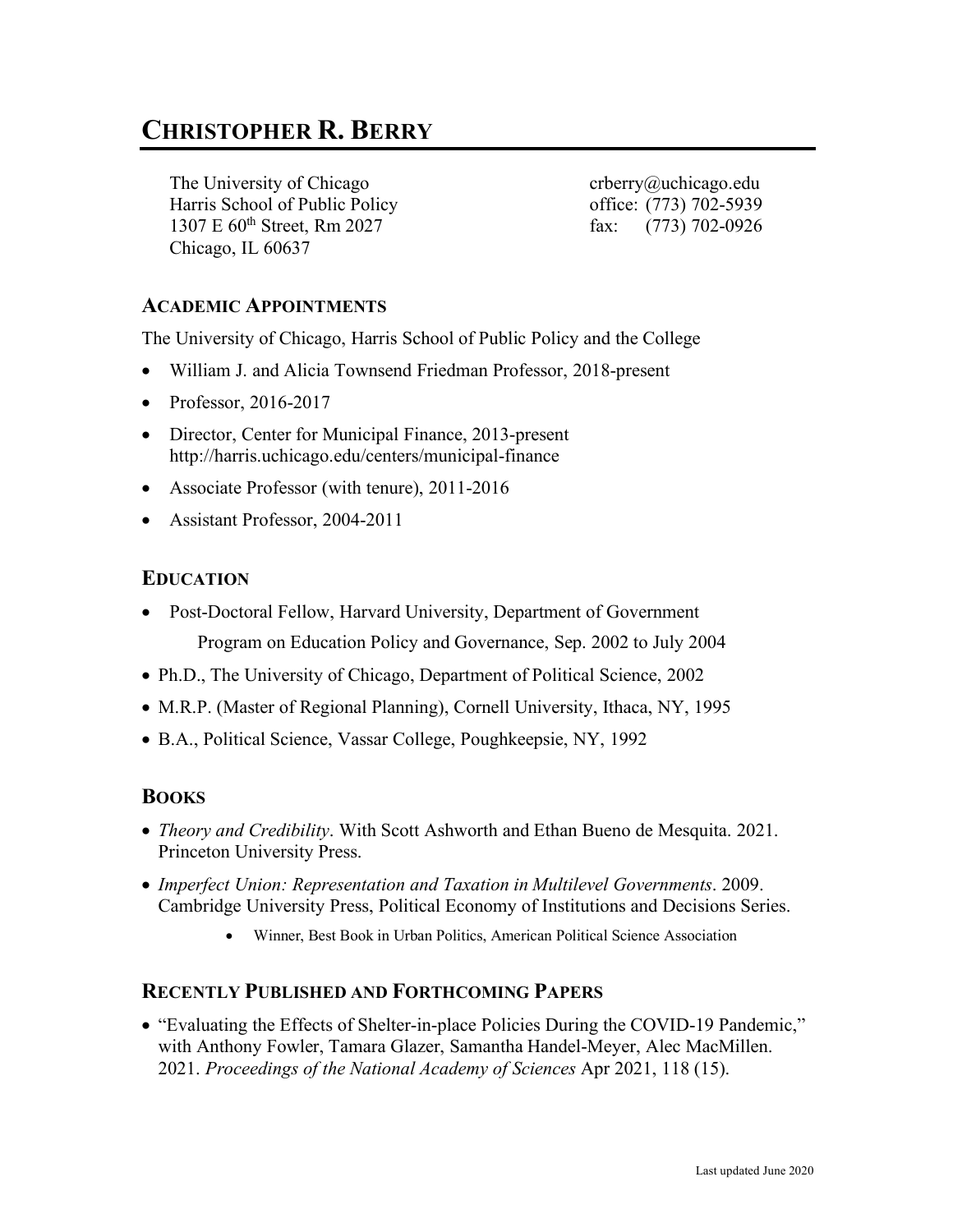- "Leadership or Luck? Randomization Inference for Leader Effects in Politics, Business, and Sports," with Anthony Fowler. 2021. *Science Advances* 7.
- "Taxed Out: Illegal Property Tax Assessments and the Epidemic of Tax Foreclosures in Detroit," with Bernadette Atuahene. 2019. *University of California Irvine Law Review* 9(4): 847-886.
- "Congressional Committees, Legislative Influence, and the Hegemony of Chairs," with Anthony Fowler. 2018. *Journal of Public Economics* 158(2018): 1-11.
- "Political Control of Administrative Agencies," with Jacob Gersen. 2017. *Yale Law Journal* 126(4): 1002-1049.
- "Distributive Politics and Legislator Ideology," with Dan Alexander and William Howell. 2016. *Journal of Politics* 78(1): 214-231.
- "Cardinals or Clerics? Congressional Committees and the Distribution of Pork," with Anthony Fowler. 2016. *American Journal of Political Science* 60(3): 692-708.
- "All Else Equal in Theory and Data (Big or Small)," with Scott Ashworth and Ethan Bueno de Mesquita. 2015. *PS: Political Science & Politics* 48(1): 89-94.
- "Making Courts Matter: Politics and the Implementation of State Supreme Court Decisions," with Charles Wysong. 2012. *The University of Chicago Law Review* 79(1): 1-29.
	- Portions reprinted as, "School Finance Reform in Red and Blue." 2010. *Education Next: A Journal of Opinion and Research* 10(3): 62-68.
- "The Implications of Election Timing for Public Policy," with Jacob Gersen. 2011. *Quarterly Journal of Political Science* 6(2): *103-135*.
- "The Jackie (and Jill) Robinson Effect: Why Do Congresswomen Outperform Congressmen?" with Sarah Anzia. 2011. *American Journal of Political Science* 55(3): 478-493.
- "The President and the Distribution of Federal Spending," with Barry Burden and William Howell. 2010. *American Political Science Review* 104(4): 783-799.
- "A Bridge to Somewhere: Mapping State and Congressional Ideology on a Crossinstitutional Common Space," with Nolan McCarty and Boris Shor. 2010. *Legislative Studies Quarterly* 35(3): 1-32*.*
- "The Timing of Elections," with Jacob Gersen. 2010. *The University of Chicago Law Review* 77 (Winter): 37-64.
- "After Enactment: The Lives and Deaths of Federal Programs," with Barry Burden and William Howell. 2010. *American Journal of Political Science* 54(1): 1-17.
	- Reprinted in Jeffery Jenkins and Eric Patashnik (Eds.), *Living Legislation: Political Development and Contemporary American Politics*. University of Chicago Press (Forthcoming).
- "Growing Pains: The School Consolidation Movement and Student Outcomes," with Martin West. 2010. *Journal of Law, Economics, and Organization* 26(1): 1-29.